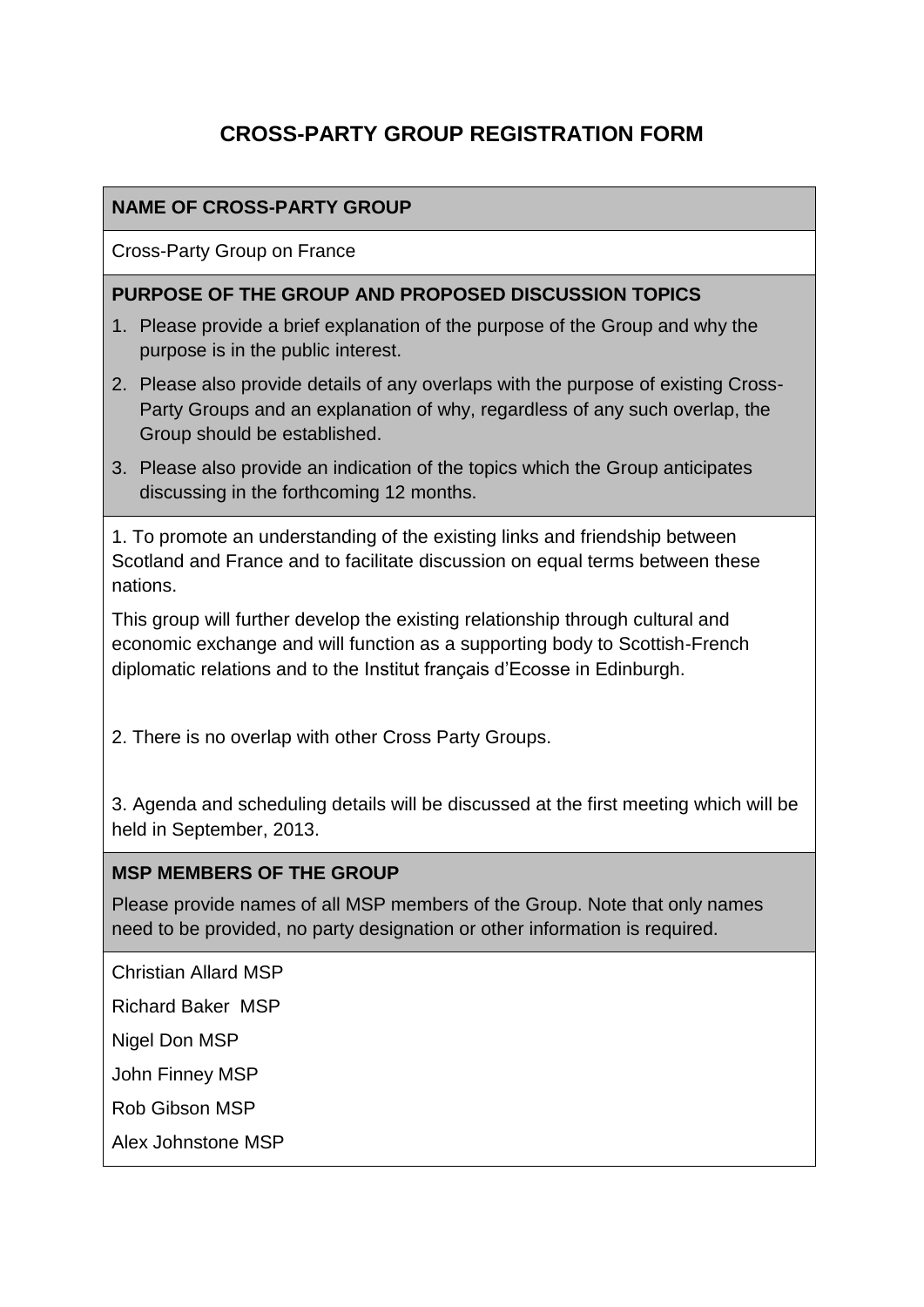Maureen Watt MSP

## **NON-MSP MEMBERS OF THE GROUP**

For organisational members please provide only the name of the organisation, it is not necessary to provide the name(s) of individuals who may represent the organisation at meetings of the Group.

| Sheena Cleland                        |
|---------------------------------------|
| <b>Niall McDonald</b>                 |
| Dr. John Riley                        |
| The Institut français d'Ecosse        |
| French Consulate General in Edinburgh |
|                                       |

## **GROUP OFFICE BEARERS**

Please provide names for all office bearers. The minimum requirement is that two of the office bearers are MSPs and one of these is Convener – beyond this it is a matter for the Group to decide upon the office bearers it wishes to have. It is permissible to have more than one individual elected to each office, for example, coconveners or multiple deputy conveners.

| Convener               | <b>Christian Allard MSP</b> |
|------------------------|-----------------------------|
| <b>Deputy Convener</b> | Alex Johnstone MSP          |
| Secretary              | <b>Adele Mortier</b>        |
| <b>Treasurer</b>       | TBC                         |

## **FINANCIAL BENEFITS OR OTHER BENEFITS**

Please provide details of any financial or material benefit(s) the Group anticipates receiving from a single source in a calendar year which has a value, either singly or cumulatively, of more than £500. This includes donations, gifts, hospitality or visits and material assistance such as secretariat support.

Nil

## **SUBSCRIPTION CHARGED BY THE GROUP**

Please provide details of the amount to be charged and the purpose for which the subscription is intended to be used.

N/A